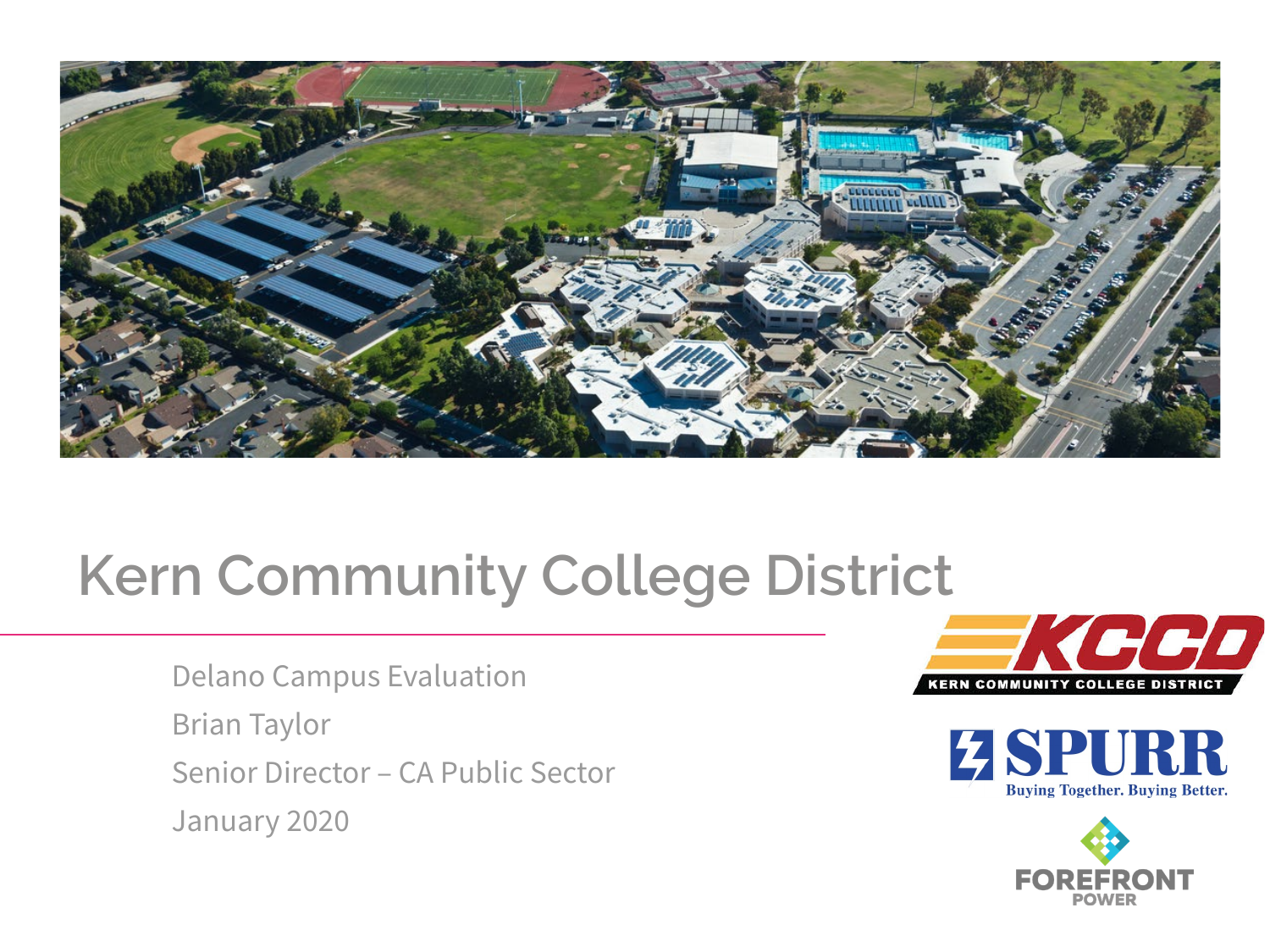Kern CCD Renewable Strategy



 **Bakersfield College (Delano Campus)**

• 259 KW Fixed Tilt Ground mount

• Optimal 94% Energy Offset

## **Save**

- +\$15K Year 1 Savings (17%)
- +\$770K over 20 Years
- **DSA Exempt Ground Mounted Systems**
	- Maximize Production
	- Most Efficient Design
- **Construction: Timed with Bakersfield College / District office**
- **Piggyback RFP with SPURR**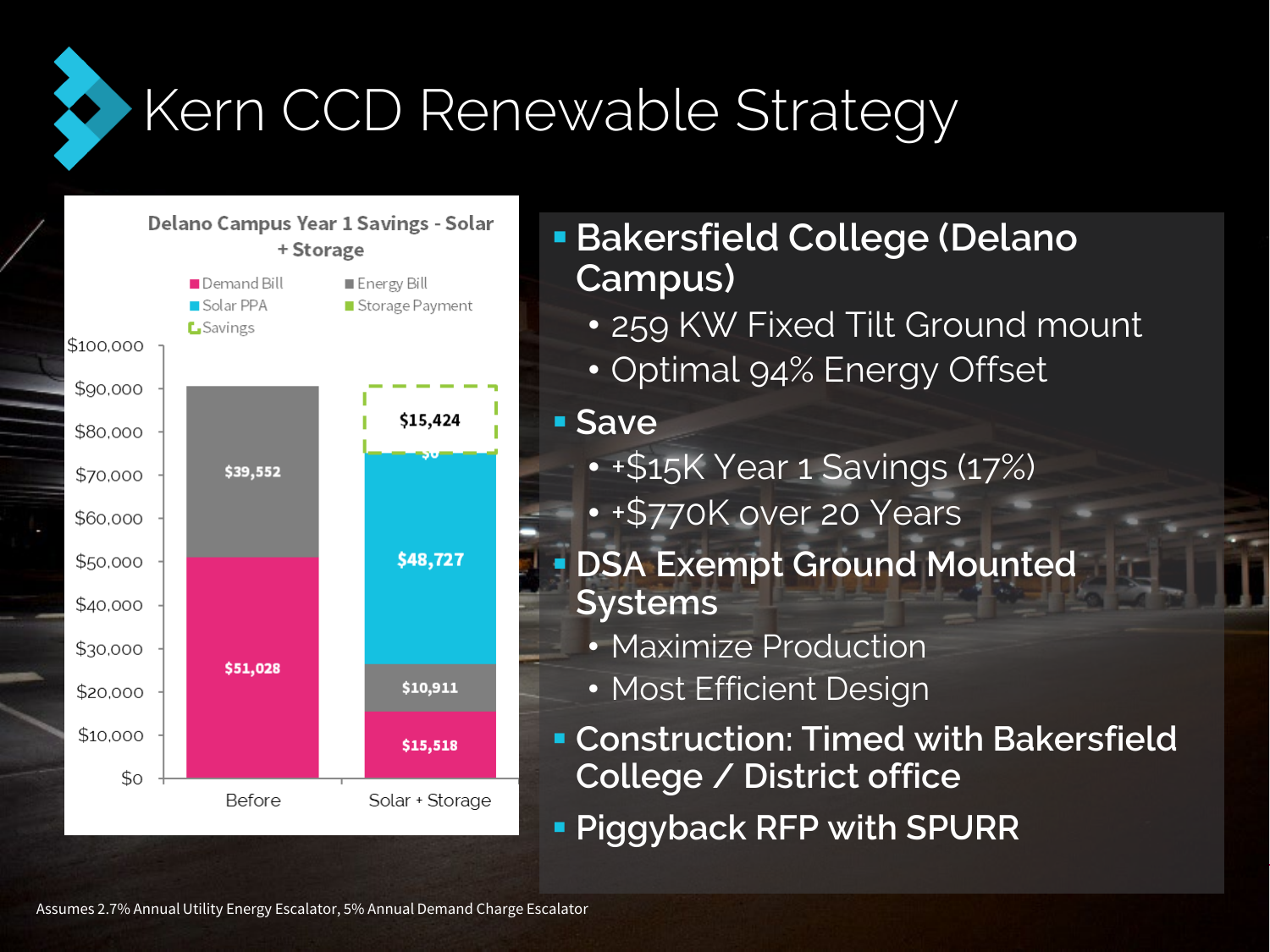